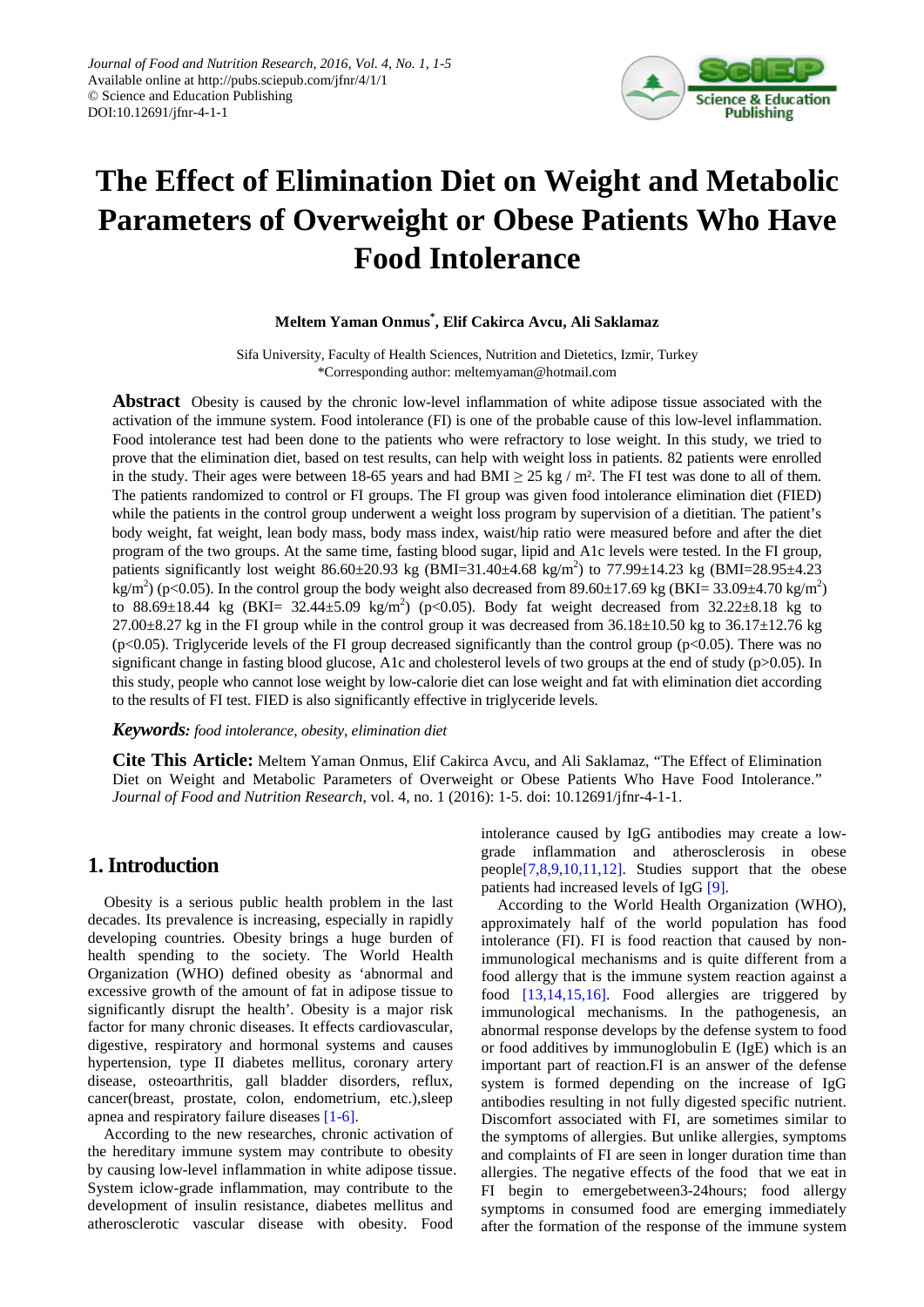[\[8,13,14,15,16,17,18,19,20,21,22\].](#page-3-4) Therefore, due to the depletion of many nutrients fed by a normal human being within 24 hours, to determine the intolerant food is difficult for the individual.

The studies have shown that IgG antibodies against food intolerance are associated with inflammation [\[9,10,12\].](#page-3-2) The elimination diet used in the treatment of food intolerance is intended to remove food causing food intolerance from the diet [\[14\].](#page-3-5) In this study, we wanted to investigate the effects of the elimination diet that is implemented using there sults obtained from the FI test.

# **2. Materials and Methods**

## **2.1. Subjects**

82 patients (24 male, 58female) were included in the study. The mean age was  $42.04 \pm 11.81$  (18-65 years). The patients who couldn't lose weight by diet programs and who had a positive reaction to at least one nutrient in food intolerance test and a BMI value≥25kg/ m² were included in the study. The patients who had no food reaction in food intolerance test and who had any chronic disease (diabetes mellitus, coronary heart disease, renal diseases, etc.) were excluded from the study. Also individuals who use weight loss drugs and who had allergy to any drug or food and who overuse medications or have pure menstrual migraine or headache that associated a disorder were excluded from the study.

#### **2.2. Study Protocol**

The patients randomized to FI ( $n= 42$ ) or control ( $n= 40$ ) groups. FI test was first administered to patients. Special weight loss program to the control group and food intolerance elimination diet (FIED) to the FI group was given by a dietitian. Patients were monitored for compliance to the diet each month for 6 months.

The patient's weight, body fat weight, lean body mass, body mass index by bio-electrical impedance analysis was measured using the device InBody720 (Bios pace Corporation, Seoul, Korea) before and after diet. Fasting blood glucose (FBG), A1c, total cholesterol, LDLcholesterol, HDL-cholesterol and triglyceride levels were measured before and after the study.

## **2.3. Food Intolerance Test**

The blood was taken from the fingertip of the patients with lancet and sent to York Test Laboratories Ltd.(York, UK). Food intolerance test was performed with ELISA method (Enzyme-linked immunosorbant assay). Patients' food IgG reaction was identified as a result for each patient. If the patient does not have IgG antibody for any food, the test result is negative (no IgG reaction). If the test is positive, titration of the IgG levels are graded from  $+1$  (low) to  $+3$  (the highest).

#### **2.4. Elimination Diet**

Elimination diets are a method commonly used in both the diagnosis and treatment of undesirable food reactions. According to the York test results a list of foods was given to the patients. These lists of foods cause an IgG reaction according to the FI test. The patients were not allowed to consume these foods. The group who applied to have an elimination diet, was given a list of changes in food list by a dietitian.

### **2.5. Personal Special Weight Loss Program**

The members of the control group participated in the research was given a special weight loss program according to the size, weight, physical activity, dietary habits and socioeconomic status. Control group were given advisory services on a balanced diet containing foods according to the positive and negative test results (IgG). Calorie content of the diet of individuals in implementing the FIED group and the control group were similarly been set.

### **2.6. Statistical Method**

Statistical analyzes were performed with SPSS version 16.0 for Windows (SPSS Inc., Chicago, IL, USA).Normal distribution level of fitness parameters were checked after Shapiro Wilk normality test and the Levene homogeneity testing. For analysis of differences between control and experimental groups independent t-test was used.  $P < 0.05$ was considered as the level of statistical significance. This study has been approved by Sifa University ethical committee and informed consents of all participants have been obtained prior to participation.

## **3. Results**

#### **3.1. Anthropometric Measurements**

In our study, 42 individual had elimination diet and 40 patients in the control group had the personalized weight loss program. In the food intolerance group, an elimination diet had the macronutrient ratio of energy, carbohydrate, protein and fat were  $1628 \pm 45$  kcal, 57.1%  $\pm$  0.3, 14.4%  $\pm$  0.2, 28.5%  $\pm$  0.2 respectively. In the control group the weight loss program had energy, carbohydrate, protein and fat ratio were  $1602 \pm 34$  kcal,  $58.2 \pm 0.4\%$ ,  $13.5\% \pm 0.2$ ,  $28.3 \pm 0.2\%$  respectively.

There was no difference at the beginning of the research in the age, weight, BMI, fat weight, lean mass, waist/hip ratio values between groups. At the end of the study, the body weight of FI group decreased 86.60  $\pm$ 20.93 kg (BMI: 31.40 $\pm$ 4.68 kg/m<sup>2</sup>) to 77.99 $\pm$ 14.23 kg  $(BMI:28.95 \pm 4.23 \text{ kg/m}^2)$  (p<0.05). In the control group the body weight also decreased from  $89.60 \pm 17.69$  kg  $(BMI:33.09 \pm 4.70 \text{ kg/m}^2)$  to 88.69  $\pm 18.44 \text{ kg}$  (BMI:  $32.44\pm5.09$  kg/m2) (p<0.05). Body fat weight decreased in the both FI and control group  $32.22 \pm 8.18 - 27.00 \pm 8.27$  kg,  $36.18 \pm 10.50 - 36.17 \pm 12.76$  kgrespectively(p<0.05).

There was no significant difference in the lean body mass before and after research in both groups. Waist/hip ratio decreased from 0.96±0.08 to 0.91±0.08 in the FI group  $(p<0.05)$  but there was no significant difference in the control group. While there was no difference in baseline values between the groups before the study, but at the end of the study there was statistically difference in BMI, weights, body fat, weight, waist / hip ratio between the groups [\(Table 1\)](#page-2-0).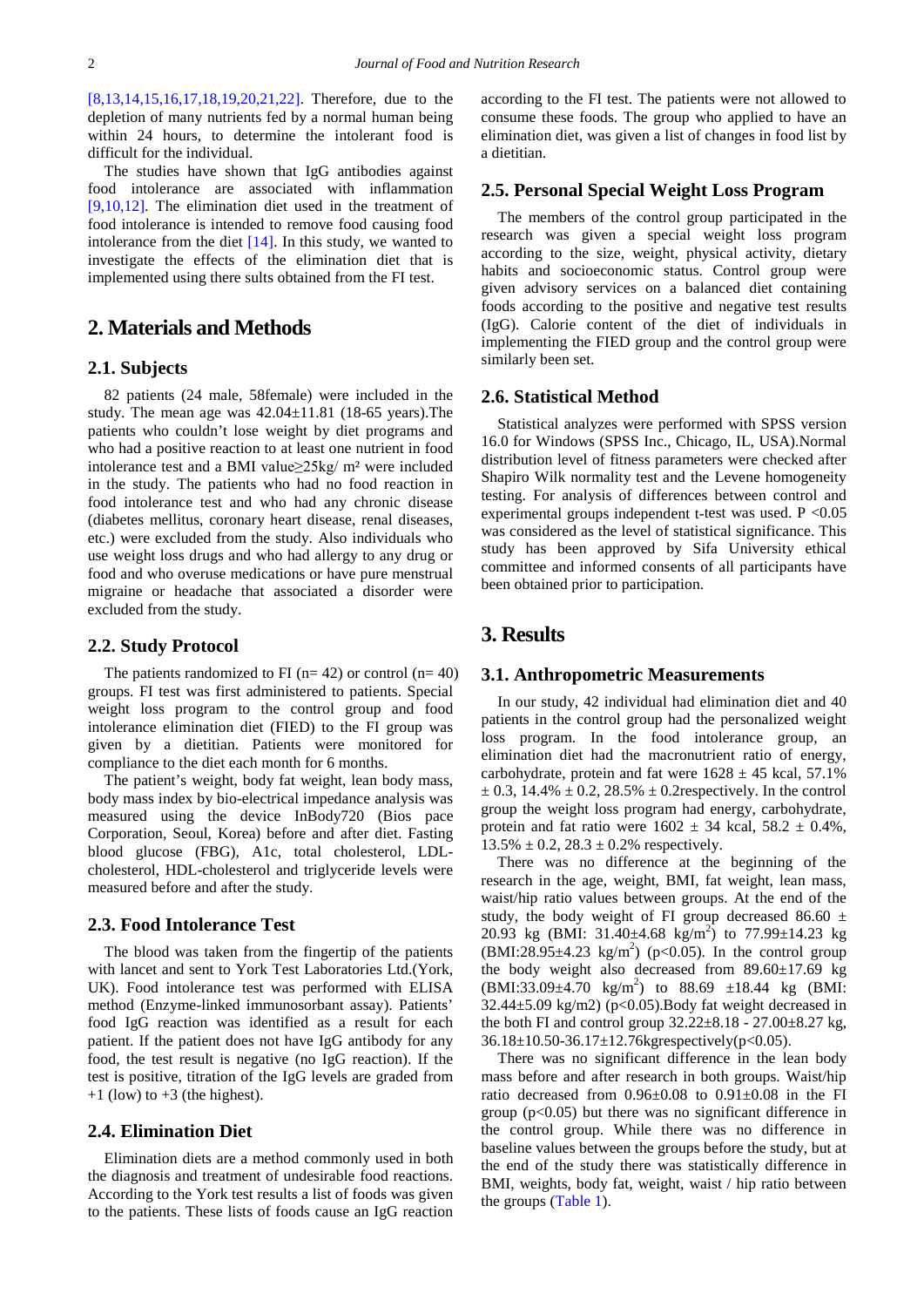<span id="page-2-0"></span>

|                       | <b>Before Study</b> |                  |      | <b>After Study</b> |                   |       |
|-----------------------|---------------------|------------------|------|--------------------|-------------------|-------|
|                       | $FI^*(n=42)$        | Control $(n=40)$ | D    | $FI^*(n=42)$       | Control $(n=40)$  |       |
| Weight (kg)           | $86.60 + 20.93$     | $89.60 + 17.69$  | 0.49 | $77.99 + 14.23$    | $88.69 + 18.44$   | 0.005 |
| BMI $(kg/m^2)$        | $31.40 + 4.68$      | $33.09 + 4.70$   | 0.11 | $28.95 + 4.23$     | $32.44 + 5.09$    | 0.001 |
| Body Fat Weight (kg)  | $32.22 + 8.18$      | $36.18 + 10.50$  | 0.06 | $27.00 + 8.27$     | $36.17 + 12.76$   | 0.000 |
| Lean Body Weight (kg) | $47.42 + 9.21$      | $48.39 + 9.23$   | 0.63 | $47.05 + 9.43$     | $48.47 \pm 10.29$ | 0.52  |
| Waist/hip (cm)        | $0.96 \pm 0.08$     | $0.98 \pm 0.09$  | 0.06 | $0.91 \pm 0.08$    | $0.98 \pm 0.10$   | 0.002 |

**Table 1. Anthropometric measurements in the study of patients before and after (n=82)**

\*FI: Food Intolerance

The changes in anthropometric measurements were compared with the FI group and the control group. Changes in lean body mass in both groups were no significant difference ( $p > 0.05$ ). The changes in weight, fat weight, BMI, waist/hip ratio difference were statistically significant between the two groups [\(Table 2\)](#page-2-1).

<span id="page-2-1"></span>

| Table 2. Delta values for anthropometric measurements of patients $(n = 82)$ |                  |                  |           |  |
|------------------------------------------------------------------------------|------------------|------------------|-----------|--|
|                                                                              | $FI^*(n=42)$     | Control $(n=40)$ |           |  |
| $\Delta$ Weight (kg)                                                         | $-8.55 + 12.86$  | $-0.76 + 1.74$   | $p001$    |  |
| $\Delta$ Fat weight (kg)                                                     | $-4.86 \pm 3.06$ | $0.47 + 4.22$    | p<001     |  |
| $\Delta$ Lean body weight (kg)                                               | $-0.02 \pm 1.64$ | $-0.71 + 4.55$   | $p=0.364$ |  |
| $\Delta$ BMI (kg/m <sup>2</sup> )                                            | $-2.86 \pm 4.41$ | $-0.68 \pm 2.17$ | p < 0.01  |  |
| $\Delta$ Waist/hip (cm)                                                      | $-2.83 \pm 1.96$ | $-0.29 \pm 1.85$ | p<001     |  |

\*FI: Food Intolerance

### **3.2. Biochemical measurements**

A statistically significant decrease in triglyceride levels in the FI group was shown compared to the control group at the end of study ( $p<0.05$ ). The changes in FBG, A1C, total cholesterol, HDL-cholesterol, LDL-cholesterol, AST, ALT levels in the two groups were not statistically significant [\(Table 3\)](#page-2-2).

| Table 3. Biochemical values of the patients before and after |  |
|--------------------------------------------------------------|--|
|                                                              |  |

<span id="page-2-2"></span>

|                                     | <b>Before Study</b> |                   |      | <b>After Study</b> |                   |      |
|-------------------------------------|---------------------|-------------------|------|--------------------|-------------------|------|
|                                     | $FI*(n=42)$         | Control $(n=40)$  | p    | $FI*(n=42)$        | Control $(n=40)$  | p    |
| $FBG$ (mg/dl)                       | $98.00 \pm 10.90$   | $101.47 + 12.38$  | 0.18 | $96.05 \pm 11.67$  | $103.95 + 13.39$  | 0.50 |
| A1c $(% )$                          | $5.55 \pm 0.36$     | $5.54 \pm 0.40$   | 0.89 | $5.42 \pm 0.32$    | $5.55 \pm 0.39$   | 0.11 |
| <b>Total-cholesterol</b><br>(mg/dl) | $208.74 + 48.66$    | $207.76 + 40.46$  | 0.92 | 197.33+43.25       | $200.97 + 40.93$  | 0.70 |
| <b>HDL-cholesterol</b><br>(mg/dl)   | $50.79 + 13.32$     | $46.13+10.69$     | 0.09 | $50.93 + 13.88$    | $46.08+9.73$      | 0.07 |
| LDL-cholesterol<br>(mg/dl)          | $136.36 + 38.50$    | $136.11 + 32.19$  | 0.97 | $125.36 + 32.07$   | $137.34 + 32.21$  | 0.10 |
| $TG^{**}$ (mg/dl)                   | $169.50\pm96.04$    | $177.34 + 65.62$  | 0.67 | $141.50 \pm 65.94$ | 170.08+55.94      | 0.03 |
| AST (U/L)                           | $20.72 + 8.16$      | $21.11 + 8.06$    | 0.83 | $19.14 + 6.87$     | $20.87 + 8.25$    | 0.31 |
| $ALT$ (U/L)                         | $20.81 \pm 8.94$    | $23.16 \pm 10.14$ | 0.27 | $18.98 \pm 7.39$   | $21.58 \pm 10.23$ | 0.20 |

\*FI: Food Intolerance, \*\*TG: Triglycerides

### **4. Discussion**

In this study, weight, BMI, fat mass and triglyceride levels of the FI group that carried out an elimination diet based on FI test results were significantly decreased. In surveys conducted in recent years, it has reached the conclusion that obesity is an inflammatory disease and the weight loss has been shown to decrease the inflammation  $[7,8,10,11,23,24]$ . The obese patients, who were given a diet according to the food sensitivity test results, were lost weight, body fat mass and decreased body mass index significantly. The elimination diet has been shown to reduce also reflux disease, chronic fatigue syndrome, headaches that the problems associated with food sensitivity and losing weight decreases the inflammation markers [\[25,26\].](#page-4-0) Inflammation is associated with IgG antibodies raised against the food sensitivity is supported by the studies. A correlation between inflammation markers and IgG levels were also shown [\[7,9,12,27,28,29,30\].](#page-3-1) Therefore IgG may play a role in the development of obesity.

Obesity is a complex disease caused by a result of genetics, diet, metabolism and physical activity. Also investigations have shown the association between the chronic activation of the heredity immune system that caused a low-level inflammation of white adipose tissue in obesity [\[7,8\].](#page-3-1)

People who had FI is characterized as the production of antibodies immunoglobulin G (IgG) so low-grade inflammation may have a tendency to atherosclerosis [\[7,8,9\].](#page-3-1) Therefore, it has been suggested that IgG was to be involved in the development of obesity [\[24,27\].](#page-3-6)Studies in obese adolescents showed that the formation of IgG antibodies to food antigens were more than the normal weight adolescents [\[27,28\].](#page-4-1) In our study, weight, body fat mass, and BMI parameters were significantly decreased in the FI group than the control group ( $p \le 0.05$ ). Also in the elimination diet group compared to the control group, waist/hip ratio and triglycerides levels were decreased. In the FI group after the elimination diet the decrease in body fat, weight, body mass index and waist/hip ratio and triglycerides may be associated with improvement in serum IgG antibody concentrations. After the elimination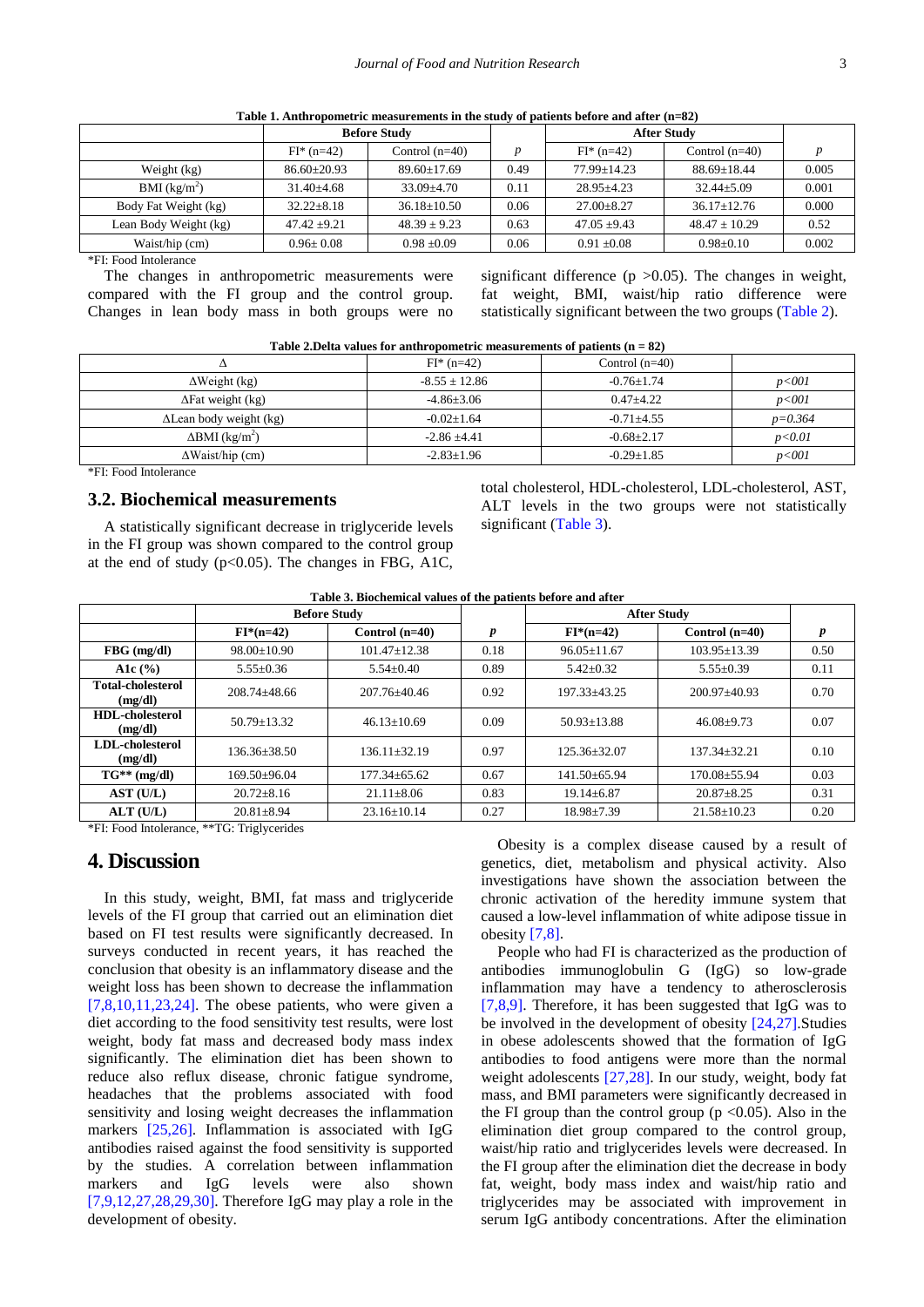diet, we should repeat the FI test. This is the limitation of this study.

Food intolerance is seen as quite common in society [\[16,29\].](#page-3-7) In some functional digestive system diseases, food intolerance is much more frequent. Food intolerance prevalence is reported 20-65% in irritable bowel syndrome (IBS) patients. In a study, two groups of patients with diagnosis of IBS (n=27) and functional dyspepsia (n=28) were tested IgE and IgG levels for specific foods at 2007. In both patient groups higher IgG antibodies against specific foods were reported but there was no elevation in IgE antibody titers [\[30\].](#page-4-2) In studies IgG antibodies were higher in IBS patients [\[16,31,32,33,34\].](#page-3-7)

In the literature, it is shown that when the foods those increase the IgG levels are eliminated from the diet, the 30-70% of patients had positive developments in the symptoms [\[31,32,35,36,37,38,39,40\].](#page-4-3) Marinkovich et al. showed the relationship between food sensitivity and specific IgG levels and he reported that food elimination diet improved the clinical symptoms of the patients [\[35\].](#page-4-4) Atkinson et al. searched the effect of elimination diet accordance to the FI test results in IBS patients and compared to placebo diet. This study showed a significant reduction in patients' symptom scores of IBS with the elimination diet [\[33,34,41\].](#page-4-5) FI tested 5211 people underwent 3-month elimination diet. It is reported that after elimination diet 72% of patients had enormous benefits with the symptoms of gastrointestinal, dermatological, neurological [\[31\].](#page-4-3) Mohammed et al. searched the effect of ALCAT diet on obese patients who had been tested for food intolerance. This study was performed on 27 patients whose mean age was 43 years. As a result, the body weight, total body fat and body mass index of the patients showed improvements with this diet [\[26\].](#page-4-6)

In our study, we removed the nutrients that increase the IgG levels from the diet of overweight and obese individuals according to the FI test results and positive developments were observed in some parameters when compared to the control group. Elimination diet, by causing resting and the recovery of the immune system, may provide a decrease in antibody titers. The decreasing of immune complexes from the circulation eliminates the symptoms (IgE: 3 days, IgG has a half-life 23 days) [\[35\].](#page-4-4)

# **5. Conclusion**

Obesity is a major public health problem and is associated with many health risks and affects quality of life. The most effective treatment method of obesity is giving individuals a proper diet and monitor regularly. Individuals should be aware of diet mistakes in weight control, and should use new scientific methods for the treatment of obesity. One of the methods is to identify and remove the foods from the diet that are reactive in the food intolerance test.

In our study, the positive changes observed in biochemical and anthropometric measurements in individuals who have given the elimination diet with the special slimming diet programs. Positive clinical effect has been shown for the various diseases of the elimination diet. Despite the various diet programs, people who fail to weight loss, an elimination diet according to the FI test results may be useful in the personalized slimming diets. This method may be alternatively used in medical nutritional treatment of obesity.

# **References**

- <span id="page-3-0"></span>[1] Torres-Fuentes, C., Schellekens, H., Dinan, T.G., Cryan, J.F., "A natural solution for obesity: Bioactives for the prevention and treatment of weight gain," *NutrNeurosci,* 18(2). 49-65. 2015.
- [2] Javed, A., Jumean, M., Murad, M. H., et al, "Diagnostic performance of body mass index to identify obesity as defined by body adiposity in children and adolescents: a systematic review and meta‐analysis," *Pediatric Obesity,* 10(3). 234-244. 2015.
- [3] WHO, "Obesity and overweight," *Factsheet No 311,* 2011.
- [4] Doak, C.M., Visscher, T.L., Renders, C.M., et al, "The prevention of overweight and obesity in children and adolescents: a review of interventions and programmes,"*Obes Rev,*7. 111-136. 2006.
- [5] Waxman, A., "WHO global strategy on diet, physical activity and health,"*Food Nutr Bull*, 25. 292-302. 2004.
- [6] "Obesity: preventing and managing the global epidemic. Report of a WHO consultation,"*World Health Organ Tech Rep Ser*, 894.i-xii, 1-253. 2000.
- <span id="page-3-1"></span>[7] Karakaya, G., Demir, A.U.,Kalyoncu, A.F., "Is there an association between bronchial asthma, food allergy/intolerance and analgesic intolerance," *Eur Respir J*, 13. 227-228. 1999.
- <span id="page-3-4"></span>[8] Dandona, P., Aljada, A., Chaudhuri, A., et al, "Metabolic syndrome: a comprehensive perspective based on interactions between obesity, diabetes, and inflammation,"*Circulation*, 111. 1448-1454. 2005.
- <span id="page-3-2"></span>[9] Quercioli, A., Montecucco, F., Galan, K., et al, "Anti-Apolipoprotein A-1 IgG Levels Predict Coronary Artery Calcification in Obese but Otherwise Healthy Individuals, *Mediators of Inflammation*, 2012.
- [10] Marzullo, P., Minocci, A., Giarda, P., et al, "Lymphocytes and immunoglobulin patterns across the threshold of severe obesity," *Endocrin*e, 45(3). 392-400. 2014.
- [11] Exley, M.A., Hand, L., O'Shea, D., Lynch, L., "Interplay between the immune system and adipose tissue in obesity," *J Endocrinol,* 223(2). 41-8. 2014.
- [12] Pascual, J., Oterino, A., "IgG-mediated allegy: A new mechanism for migraine attacks?" *Cephalalgia,* 30(7). 777-9. 2010.
- <span id="page-3-3"></span>[13] Eigenmann, P.A.,Sampson, H.A., "Adverse reaction to foods,"*Allergy,* Edited by AP K. USA, WB Saunders Co, 543. 1997.
- <span id="page-3-5"></span>[14] Nigg J.T., Holton, K., "Restriction and Elimination Diets in ADHD Treatment," *Child Adolesc Psychiatr Clin N A,* 23(4). 937- 953. 2014.
- [15] Genuis, S.J., "Sensitivity-related illness: the escalating pandemic of allergy, food intolerance and chemical sensitivity," *Sci Total Environ,* 408. 6047 - 6061. 2010.
- <span id="page-3-7"></span>[16] Heine, R.G., "Food intolerance and allergy," *World Rev Nutr Diet,* 113. 195-202. 2015.
- [17] Sicherer, S. H., Sampson, H.A., "9. Food allergy," *J Allergy Clin Immunol*, 117. 470-475. 2006.
- [18] Sampson, H.A., "Food allergy," *J Allergy Clin Immunol*, 111. 540-547. 2003.
- [19] Spergel, J.M.,Pawlowski, N.A., "Food allergy. Mechanisms, diagnosis, and management in children," *Pediatr Clin North Am*, 49. 73-96. 2002.
- [20] "American Gastroenterological Association medical position statement: guidelines for the evaluation of food allergies," *Gastroenterology,* 120. 1023-1025. 2001.
- [21] Bischoff, S.,Crowe, S.E., "Food allergy and the gastrointestinal tract," *Curr Opin Gastroenterol,* 20. 156-161. 2004.
- [22] Ortolani, C., Pastorello, E.A., "Food allergies and food intolerances," *Best Pract Res Clin Gastroenterol,* 20. 467-483. 2006.
- [23] Gaby, A.R., "The role of hidden food allergy/intolerance in chronic disease," *Alternative Med Review,* 3(2). 90-100. 1998.
- <span id="page-3-6"></span>[24] Gonzalez-Quintela, A., Alende, R., Gude, F., et al,"Serum levels of immunoglobulins (IgG, IgA, IgM) in a general adult population and their relationship with alcohol consumption, smoking and common metabolic abnormalities,"*Clin Exp Immunol*, 151. 42-50. 2008.